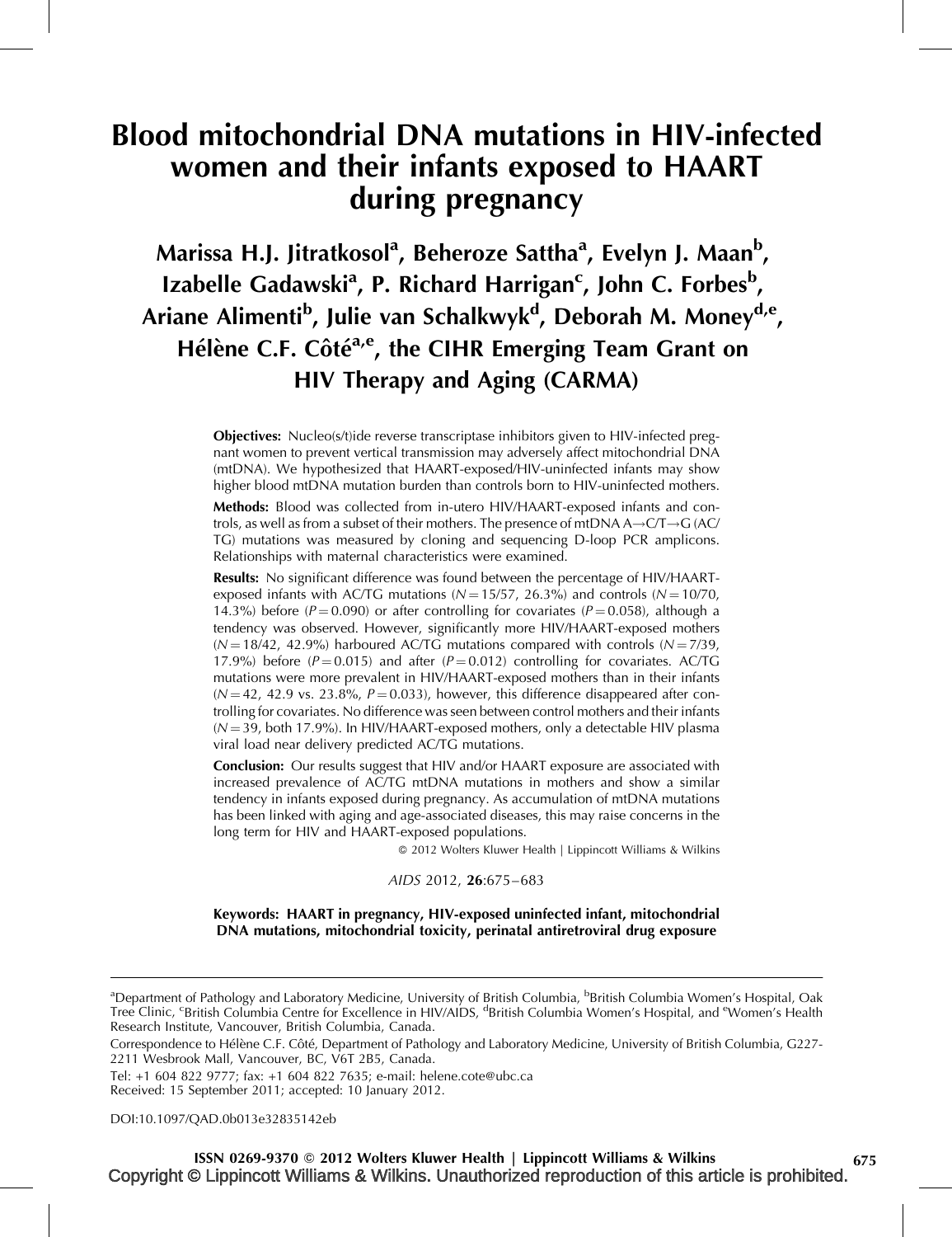### Introduction

Approximately 3 million HIV-infected women become pregnant every year [\[1\]](#page-7-0) and as many as 90% of HIVinfected children acquire HIV through mother-to-child transmission [\[2\]](#page-7-0). To prevent transmission and/or for their own health, HIV-infected women can receive HAART during pregnancy. This greatly decreases the risk of antepartum mother-to-child transmission, from 20–25% to less than 2% [\[3,4\].](#page-7-0)

Nucleo(s/t)ide reverse transcriptase inhibitor (NRTI) containing HAART can interfere with mitochondrial DNA (mtDNA) integrity, either inhibiting polymerase- $\gamma$ (POLG) [\[5\]](#page-7-0) or decreasing its fidelity, leading to mitochondrial dysfunction and oxidative stress [\[5–7\]](#page-7-0). In adults, reports have suggested alterations in mtDNA heteroplasmy over time in individuals receiving HAART [\[8,9\]](#page-7-0). As NRTIs can cross the placenta [\[10\],](#page-7-0) these may affect mtDNA in developing foetuses. A 2009 study in umbilical cord tissue suggested that zidovudine (ZDV) based therapy induced mtDNA tRNA gene mutations [\[11\]](#page-7-0), whereas more recently, the clonal expansion of somatic mtDNA mutations in NRTI-treated HIVinfected individuals was suggested as a plausible mechanism for accelerated aging seen in HIV [\[12\]](#page-7-0). Given the high rates of mtDNA replication during embryogenesis and organogenesis, the unborn child could be at increased risk for mtDNA damage. Neonates exposed to NRTIs perinatally show mitochondrial toxicity with abnormal haematological findings, although the long-term clinical significance of this is unclear [\[13,14\]](#page-7-0). Several groups have also reported increased blood mtDNA levels in uninfected infants perinatally exposed to antiretrovirals compared with infants born to HIV-infected untreated [\[15\]](#page-7-0) or HIV-uninfected mothers [\[16,17\]](#page-7-0). This may represent compensatory mitochondria proliferation to offset mtDNA damage or mitochondrial dysfunction.

The benefits of HAART in pregnancy clearly outweigh the risks; however, the full long-term impact of these drugs is largely unknown. This study aimed to investigate random mtDNA point mutations in HIVuninfected children and their mothers, who were either HIV-infected HAART-treated in pregnancy or HIVuninfected.

### Materials and methods

### Study design and population

Samples were from two prospective cohorts which enrolled infants born between 2003 and 2006 and mothers and their infants born between 2005 and 2009, at British Columbia's Women's Hospital. Infants were eligible for inclusion if they were born to HIV-infected mothers treated with HAART during pregnancy (HIV/ HAART-exposed infants) or to HIV-uninfected mothers (unexposed controls), and if a blood sample was collected between 0 and 6 days of life. Maternal blood samples were collected at last prenatal visit, approximately 32–36 weeks of gestation. Although none of the HAART-exposed infants were infected with HIV, they are herein referred to as 'HIV/HAART-exposed', as they have potentially been exposed to the effects of their mothers' circulating virus. Consent was obtained from mothers and/or guardians. The study was approved by the University of British Columbia Research Ethics Board and the Children's and Women's Health Centre of British Columbia Research Review Committee (H03-70356 and H04-70540).

### Sample, clinical and demographic data collection

For infants, heel prick blood (0.5 ml) was collected at the time of routine newborn screening or HIV testing. For mothers, samples were collected through venipuncture into EDTA or acid citrate dextrose and frozen at  $-80^{\circ}$ C without processing.

For both cohorts, baseline information included maternal demographics, pregnancy history, maternal antiretroviral therapy (ART) history and other drug/toxic exposures, as well as delivery and infant birth information, including antenatal and postnatal antiretroviral use. Maternal  $CD4^+$ cell count and HIV plasma viral load (pVL) 1–4 weeks prior to delivery are hereafter referred to as 'near delivery'.

#### Mitochondrial DNA mutation burden assay

This assay was developed to estimate the frequency of random mtDNA mutations. Total genomic DNA was extracted from 0.1 ml of whole blood using QIAamp DNA Mini Kit (Qiagen, Toronto, Canada). A 509-bp fragment in the mtDNA genome D-loop region was amplified with MT16535F (5'-GCCCACACGTTCC CCTTAAATAAGA-3') and MT474R (5'-AGTATGGG AGTGRGAGGGRAAAA-3'). The 25 µl PCR reaction contained  $1.5$  mmol/l MgCl<sub>2</sub>,  $200$   $\mu$ mol/l deoxyribonucleotide triphosphate,  $0.4 \mu$ mol/l of each primer,  $2.5 \mu$ l of DNA extract and  $0.5 \text{U}$  of Expand High Fidelity<sup>PLUS</sup> Enzyme Blend (Roche Applied Science, Laval, Quebec, Canada). Amplification conditions were  $1 \times 94^{\circ}$ C/30 s,  $35 \times 94^{\circ}$ C/15 s,  $60^{\circ}$ C/30 s,  $72^{\circ}$ C/30 s,  $1 \times 72^{\circ}$ C/7 min.

PCR products were ligated into pCR2.1-TOPO (Invitrogen, Carlsbad, California, USA), transformed into TOP10 Escherichia coli cells (Invitrogen) with colour selection. Inserts from 93 white clones/colonies were individually PCR amplified using plasmid-specific primers and sequenced with universal primer M13R. For some participants with longer D310 C-tracts (i.e.  $C_{6-12}T_1C_6$ ), an 'out of phase' sequence (i.e. a mixed sequence) was observed downstream of the C-tract.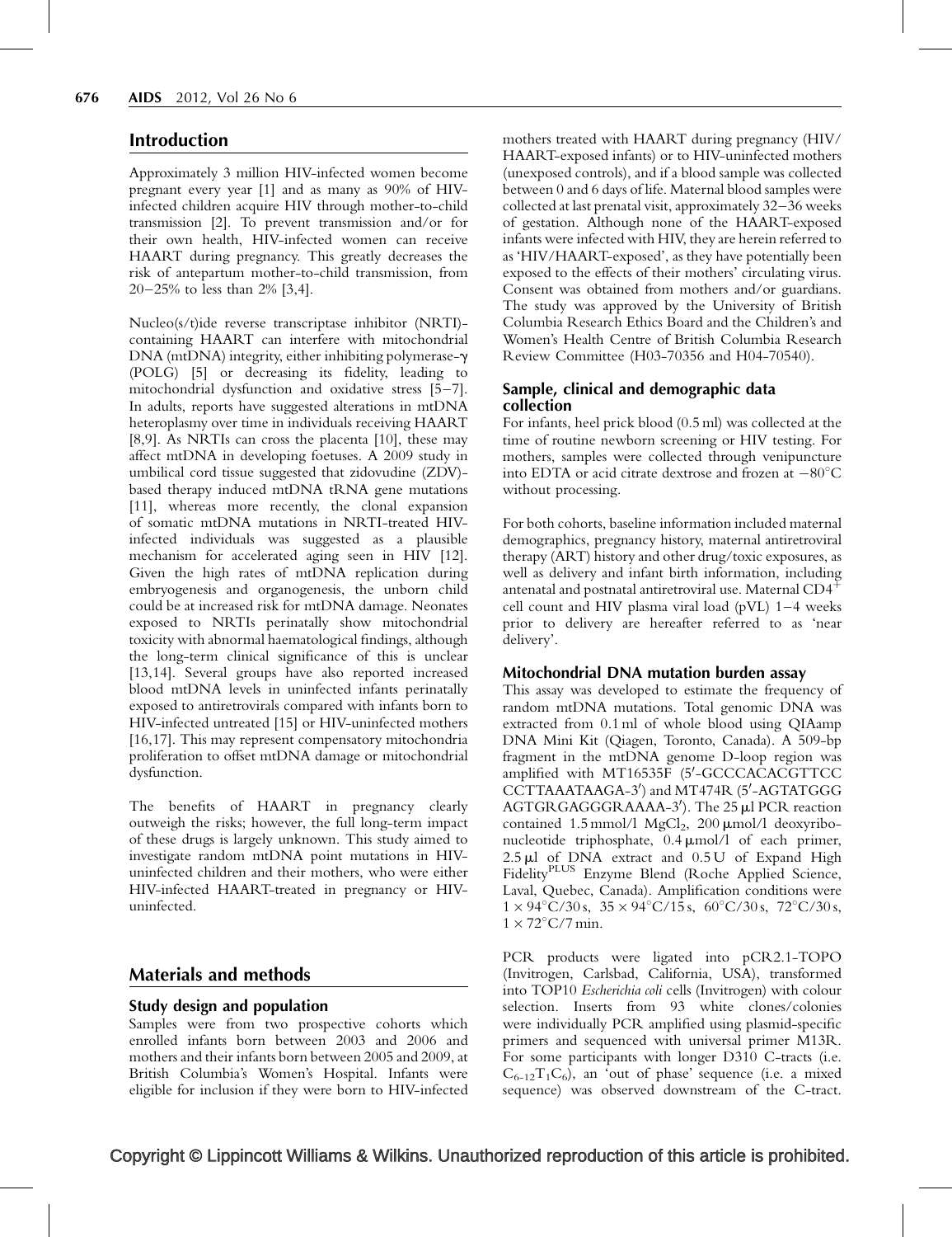<span id="page-2-0"></span>When this sequencing polymerase 'slippage' [\[18\]](#page-7-0) occurred, the clones were also sequenced from the opposite direction using the universal primer T7. Apart from C-tract slippage, the sequencing polymerase did not induce mutations (data not shown).

Sequences were aligned against the revised Cambridge reference sequence for human mtDNA [\[19\]](#page-7-0). Only 448 bp between positions nt16560-451 were analysed, excluding the primers and D310 C-tract (nt303-315) regions. As per Wilding et al. [\[20\],](#page-7-0) insertions and deletions (indels) with at least two mutations were considered a single event. Furthermore, if more than three clones from one sample had identical mutations at the same position, this was defined as mtDNA heteroplasmy [\[20\]](#page-7-0) and these mutations were excluded from the analyses. For each sample, 93 clones were sequenced and the first 80 readable sequences were used for the analyses.

To determine the background error rate of the assay, DNA from 14 individual clonal suspensions were subjected to the assay as described above. As the starting material was clonal (i.e. not heteroplasmic), any mutation detected represented PCR error introduced as part of the assay background. All study samples were assayed randomized and blinded. To minimize assay variability between mother/infant pairs, these were assayed on the same plate.

Given the high total mutation background rate observed, only the presence of  $A \rightarrow C$  and  $T \rightarrow G$  (AC/TG) mutations was considered for the statistical analyses, as these were not observed during background determination experiments (see Results section).

#### Statistical analyses

For infant analyses, samples from both cohorts were considered. When comparing between mothers or between mother/infant pairs, only the cohort with maternal samples was used. Statistical analyses were performed using xLSTAT (Addinsoft, Paris, France) and SPSS (SPSS, IBM Corporation, Armonk, New-York, USA). A P value of less than 0.05 was defined as significant.

The AC/TG mutations were analysed in terms of their absence or presence in a sample by  $\chi^2$ -test between groups and Wilcoxon signed-rank test within groups. Logistic regression was used to examine the relationship between HIV/HAART exposure during pregnancy and AC/TG mutations, while controlling for potential covariates. These included maternal age at delivery as mtDNA mutations accumulate with age [\[21\]](#page-7-0) and if occurring in oocytes may be transmitted to progeny [\[22\].](#page-7-0) Smoking cigarettes or marijuana, use of drugs of addiction (see Table 1) and/or methadone ever in pregnancy were included as they have been associated with oxidative stress

Table 1. Demographic characteristics, clinical characteristics and laboratory values for HIV/HAART-exposed infants and their mothers as well as unexposed control infants and their mothers.

|                                             | HIV/HAART-exposed <sup>a</sup>                                             | Unexposed controls <sup>b</sup>                                                      | $\overline{P}$               |
|---------------------------------------------|----------------------------------------------------------------------------|--------------------------------------------------------------------------------------|------------------------------|
| Infant characteristics                      |                                                                            |                                                                                      |                              |
| Male sex                                    | 31 (54)<br>23(55)                                                          | 38 (54)<br>23(59)                                                                    | 0.991<br>0.702               |
| Birth weight (kg)                           | $3.05$ [2.73-3.41] $(1.62-4.05)$<br>$3.05$ $[2.73 - 3.38]$ $(1.62 - 4.05)$ | $3.30$ [ $2.81 - 3.64$ ] ( $1.40 - 4.57$ )<br>$3.13$ $[2.67 - 3.50]$ $(1.40 - 4.54)$ | 0.026<br>0.698               |
| Gestational age at delivery (weeks)         | 38.3 [37.7-39.9] (31.3-41.6)<br>$38.3$ $[37.5 - 39.6]$ $(31.3 - 41.1)$     | 39.1 [38.3-40.1] (28.9-41.9)<br>$39.0$ [38.1-39.7] (28.9-41.9)                       | 0.070<br>0.542               |
| Delivery method, vaginal birth <sup>c</sup> | 31 (54)<br>21 (50)                                                         | 51 (73)<br>28 (72)                                                                   | 0.030<br>0.045               |
| Apgar score at 5 min                        | $9$ [9-9] $(7-10)$<br>$9 [9-9] (7-10)$                                     | $9$ [9-9] $(5-10)$<br>$9$ $[9-9]$ $(5-9)$                                            | 0.593<br>0.451               |
| Maternal characteristics                    |                                                                            |                                                                                      |                              |
| Maternal age (years)                        | $30.6$ [25.1-35.6] (17.4-41.5)<br>$31.0$ $[25.1 - 34.7]$ $(18.0 - 41.5)$   | $32.3$ [29.4-35.6] (22.2-43.0)<br>$31.4$ $[26.9 - 35.2]$ $(22.2 - 43.0)$             | 0.049<br>0.479               |
| Active HCV co-infection <sup>d</sup>        | $8(19)(N=42)$<br>$8(30)(N=27)$                                             | $1(6.7) (N=15)$<br>$1(6.7(N=15))$                                                    | $0.420^{\rm e}$<br>$0.082^e$ |
| Maternal ethnicity                          |                                                                            |                                                                                      | < 0.001<br>< 0.001           |
| Aboriginal, First Nations, Métis or Inuit   | 17(30)<br>14(33)                                                           | 6(8.6)<br>6(15)                                                                      |                              |
| White                                       | 22 (39)<br>15(36)                                                          | 38 (54)<br>24(62)                                                                    |                              |
| <b>Black African Canadian</b>               | 12(21)<br>8(19)                                                            | 0(0)<br>0(0)                                                                         |                              |
| Hispanic                                    | 0(0)<br>0(0)                                                               | 1(1.4)<br>0(0)                                                                       |                              |
| Asian and other                             | 6(10)<br>5(12)                                                             | 18(26)<br>9(23)                                                                      |                              |
| Missing information                         | 0(0)<br>0(0)                                                               | 7(10)<br>0(0)                                                                        |                              |

Copyright © Lippincott Williams & Wilkins. Unauthorized reproduction of this article is prohibited.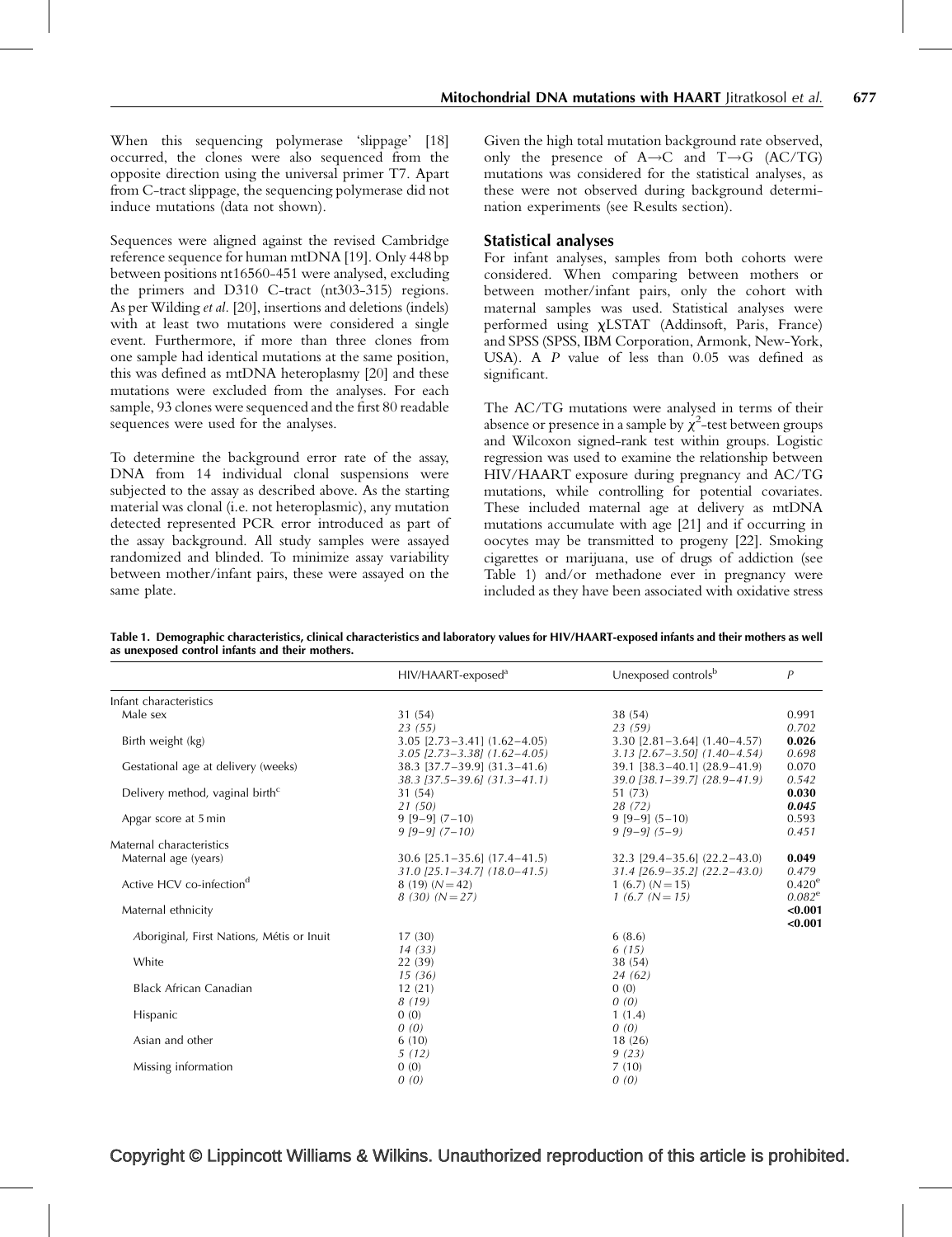#### <span id="page-3-0"></span>Table 1 (continued)

|                                                                 | HIV/HAART-exposed <sup>a</sup>                 | Unexposed controlsb | $\overline{P}$ |
|-----------------------------------------------------------------|------------------------------------------------|---------------------|----------------|
| Maternal use ever during pregnancy                              |                                                |                     |                |
| Alcohol                                                         | $19(35)(N=54)$                                 | 16(23)              | 0.131          |
|                                                                 | $16(41)(N=39)$                                 | 15(39)              | 0.817          |
| Smokingf                                                        | $30(55)(N=55)$                                 | 20(29)              | 0.003          |
|                                                                 | 25 (63) $(N=40)$                               | 18(46)              | 0.145          |
| Drugs of addiction <sup>8</sup> and/or methadone                | $20(36)(N=55)$                                 | 16(23)              | 0.097          |
|                                                                 | $17(42)(N=41)$                                 | 14(36)              | 0.610          |
| Maternal HAART                                                  |                                                |                     |                |
| In pregnancy (weeks)                                            | $19.3$ [13.6-28.6] $(0.6-41.1)$                | N/A                 |                |
|                                                                 | $17.9$ [13.9-24.3] $(0.6-41.1)$                |                     |                |
| <b>HAART</b> started                                            |                                                | N/A                 |                |
| Before conception                                               | 12(21)                                         |                     |                |
|                                                                 | 8(19)                                          |                     |                |
| In first trimester                                              | 5(9)                                           |                     |                |
|                                                                 | 3(7.1)                                         |                     |                |
| In second trimester                                             | 31 (54)                                        |                     |                |
|                                                                 | 26(62)                                         |                     |                |
| In third trimester                                              | 9(16)                                          |                     |                |
|                                                                 | 5(12)                                          |                     |                |
| N(t)RTI (ZDV/3TC/d4T/ddI/ABC/FTC/TDF) <sup>h</sup>              | 51/54/3/1/2/2/7                                | N/A                 |                |
|                                                                 | 38/40/1/0/1/2/6                                |                     |                |
| Pre-pregnancy (weeks)                                           | 41.1 $[19.7-96.1]$ $(0.1-604)$ $(N=33^i)$      | N/A                 |                |
|                                                                 | 33.0 [19.4–84.6] (0.1–604) (N = $23^{\rm i}$ ) |                     |                |
| Maternal HIV clinical data                                      |                                                |                     |                |
| Duration of HIV infection at delivery (year) <sup>j</sup>       | $3.8$ [0.9-6.0] $(0.1-15.3)$                   | N/A                 |                |
|                                                                 | $3.9$ [1.2-5.7] (0.1-15.3)                     |                     |                |
| Detectable HIV $pVL^k$ 1–4 weeks prior to delivery <sup>1</sup> | 8(14)                                          | N/A                 |                |
|                                                                 | 7(17)                                          |                     |                |
| Detectable HIV pVL, HIV RNA (copies/ml)                         | 432 [264-648] (53-1280)                        | N/A                 |                |
|                                                                 | $414$ $[231 - 621]$ $(53 - 1280)$              |                     |                |
| $CD4^+$ cell count 1–4 weeks prior to                           | 450 [300-630] (90-1200)                        | N/A                 |                |
| delivery $(cells/\mu l)$                                        |                                                |                     |                |
|                                                                 | 425 [300-630] (90-1150)                        |                     |                |
|                                                                 |                                                |                     |                |

Data are number (%) of individuals or median [interquartile range] (range) and N, number of individuals with available data (if not available for entire group) unless indicated otherwise. For each category, the data for all infants (2003–2006) are presented above that for the mother/infant pairs (2005–2009), which are italicized. Significant P values are bolded. N/A, not applicable.  $a^a$ All infants ( $N = 57$ ); mother/infant pairs ( $N = 42$ ).

<sup>a</sup>All infants ( $N = 57$ ); mother/infant pairs ( $N = 42$ ).<br><sup>b</sup>All infants ( $N = 70$ ); mother/infant pairs ( $N = 30$ )

<sup>B</sup>All infants ( $N = 70$ ); mother/infant pairs ( $N = 39$ ).

Delivery method: vaginal or caesarean section.

<sup>d</sup>On the basis of hepatitis C virus (HCV) RNA PCR testing.

<sup>e</sup> Fisher's exact test used if less than five individuals in a given category.

f Smoking includes cigarettes and/or marijuana.

g Drugs of addiction included but were not limited to heroin, cocaine, crack, crystal methamphetamine, ecstasy, benzodiazepine and opioids. h Nucleo(s/t)ide reverse transcriptase inhibitors [N(t)RTIs], zidovudine (ZDV), lamivudine (3TC), stavudine (d4T), didanosine (ddI), abacavir (ABC), emtricitabine (FTC), tenofovir (TDF).

i Other individuals had no prior exposure to antiretroviral therapy (ART) or HAART.

j Data based on HIV clinical diagnosis date.

 $k$ Detectable HIV plasma viral load (pVL) signifies more than 50 copies/ml.

One to 4 weeks prior to delivery refers to 'near delivery' herein.

[\[23–27\]](#page-8-0) which may induce mtDNA mutations [\[28\]](#page-8-0). Because it varied, amount of DNA template in the PCR was also considered as a possible confounder. Of note, experiments performed after statistical analyses showed that the latter had no influence on the results.

Hierarchical logistic regressions were used to examine predictive models of the presence of AC/TG mutations within the HIV/HAART-exposed group. For the infants, possible predictors included the following: duration of mother's ART/HAART pre-pregnancy, duration of infant in-utero HAART exposure and detectable maternal HIV pVL near delivery. For the mothers, possible predictors also included total lifetime exposure to  $ART/HAART$  and  $CD4^+$  cell count near delivery.

Comparisons of demographic characteristics, clinical and laboratory values for the groups were done by two-sample Student's *t*-test (two-tailed) or  $\chi^2$ -test.

### Results

#### Study populations

#### All infants

Fifty-seven HIV/HAART-exposed and 70 unexposed control infants were studied. Their demographic and clinical characteristics, as well as laboratory values, are shown in [Table 1](#page-2-0) (top line). Both groups were similar except that control infants had a higher birth weight, their

## Copyright © Lippincott Williams & Wilkins. Unauthorized reproduction of this article is prohibited.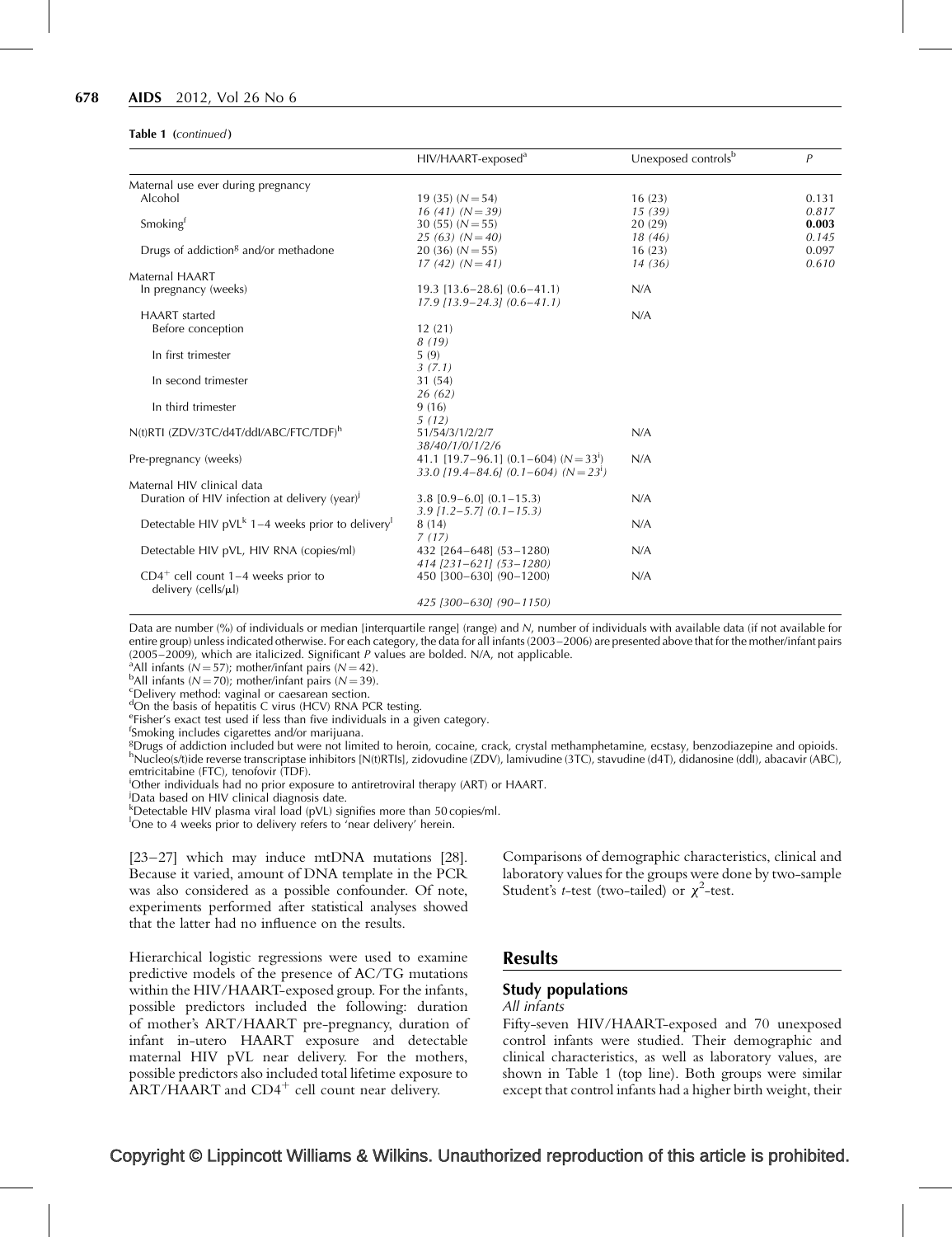mothers had fewer caesarean sections, were slightly older and of different ethnicity and fewer smoked during their pregnancy.

#### Mother/infant pairs

For 42 of the HIV/HAART-exposed and 39 of the unexposed controls, a blood sample was collected from the mother near delivery. Within the mother/infant pairs, the groups were similar with respect to all demographic and clinical parameters except ethnicity and delivery method [\(Table 1](#page-2-0), bottom italic line).

Overall, 80% ( $N = 8/10$  in both groups) of all mothers receiving methadone during their pregnancy also reported using drugs of addiction. Active hepatitis C virus (HCV) co-infection based on RNA PCR was more common in HIV/HAART-exposed mothers than in unexposed controls; however, this information was unavailable for the majority of control mothers.

#### HIV/HAART-exposed group

None of the infants acquired HIV. Of the 57 exposed women, 12 (21%) conceived while on HAART and these were more likely to be on non-ZDV/lamivudine (3TC) regimens  $(N = 8/12, 67%)$ . Of those who initiated HAART in pregnancy, the majority did so in the second trimester, as per standard care. All women continued HAART through the remainder of their pregnancy. Thirty-three women (58%) had received HAART prior to their pregnancy. The  $CD4^+$  cell count was above  $250$  cells/ $\mu$ l for 51 (89%) of HIV-infected mothers, whereas eight (14%) women had detectable virus near delivery.

#### Mitochondrial DNA mutation burden

When comparing the background mutation rate due to PCR enzyme errors to the total mutation rate in clinical samples, a high noise-to-signal ratio was observed. The assay's background was measured by subjecting clonal (plasmid) DNA containing a single sequence to the assay 14 independent times. Further tests confirmed that the high background was due to PCR errors introduced

during the initial PCR reaction (data not shown). We then further examined the prevalence of each type of mutation individually and determined that  $A \rightarrow C$  and  $T \rightarrow G$  (AC/TG) substitutions were the only mutations never introduced by HiFi Taq under our assay conditions. We therefore elected to only consider AC/TG mutations despite their rarity and these were statistically analysed in terms of their presence or absence in a given sample. Among all the participants assayed in this study  $(N = 208)$ , 55 had one AC/TG mutation in the 80 sequences analysed and five had two (three HIV/HAART-exposed mothers, one HIV/HAART-exposed infant and one unexposed infant), none had more than two such that no AC/TG mutations were excluded due to heteroplasmy. Mutations within the D310 C-tract region were excluded from the analyses because our control background experiments showed that the PCR polymerase induced high levels of mutations (mostly indels) in this region compared with regions outside the C-tract (data not shown).

Although a higher percentage of HIV/HAART-exposed infants (26.3%) had AC/TG mutations compared with the unexposed control infants (14.3%), this difference did not reach statistical significance ( $P = 0.090$ ). However, this difference approached significance  $(P = 0.058)$ after controlling for the following covariates: amount of DNA in initial PCR, maternal age at delivery, smoking ever in pregnancy as well as drugs of addiction and/or methadone use ever in pregnancy (Table 2). In contrast, a significantly higher percentage of HIV/HAART-exposed mothers (42.9%) harboured these mutations compared with unexposed control mothers (17.9%,  $P = 0.015$ ). This effect persisted after controlling for the above covariates  $(P = 0.012)$ .

For 81 of the infants, a maternal sample was available and the following analyses are restricted to mother/infant pairs ([Table 3](#page-5-0)). Within the HIV/HAART-exposed group, the percentage of infants with the AC/TG mutations (23.8%) was significantly lower than that of their mothers  $(42.9\%, P = 0.033)$ . However, this difference disappeared

|  |  |  |  |  | Table 2. Comparison of the percentage of HIV/HAART-exposed and unexposed control infants and mothers with the AC/TG mutations. |
|--|--|--|--|--|--------------------------------------------------------------------------------------------------------------------------------|
|--|--|--|--|--|--------------------------------------------------------------------------------------------------------------------------------|

|                                              | Infants                         |                                  | Mothers                         |                                  |  |
|----------------------------------------------|---------------------------------|----------------------------------|---------------------------------|----------------------------------|--|
|                                              | HIV/HAART exposed<br>$(N = 57)$ | Unexposed controls<br>$(N = 70)$ | HIV/HAART exposed<br>$(N = 42)$ | Unexposed controls<br>$(N = 39)$ |  |
| Individuals with AC/TG<br>mutations, $N$ (%) | 15(26.3)                        | 10(14.3)                         | 18 (42.9)                       | 7(17.9)                          |  |
| Ratio between groups                         | 1.84                            |                                  | 2.39                            |                                  |  |
| $x^2$                                        | 2.88                            |                                  | 5.88                            |                                  |  |
| $P$ value                                    | 0.090                           |                                  | 0.015                           |                                  |  |
| Controlling for covariates                   |                                 |                                  |                                 |                                  |  |
| Odds ratio (95% CI)                          | $2.5(0.97 - 6.46)$              |                                  | $4.7(1.4 - 15.6)$               |                                  |  |
| $P$ value                                    | 0.058                           |                                  | 0.012                           |                                  |  |

 $A \rightarrow C$  and T $\rightarrow G$  (AC/TG). Covariates included amount of DNA in initial PCR, maternal age at delivery, smoking ever in pregnancy as well as drugs of addiction and/or methadone use ever in pregnancy. Significant P values are bolded. None of the covariates were significantly independently correlated to the outcome. CI, confidence interval.

### Copyright © Lippincott Williams & Wilkins. Unauthorized reproduction of this article is prohibited.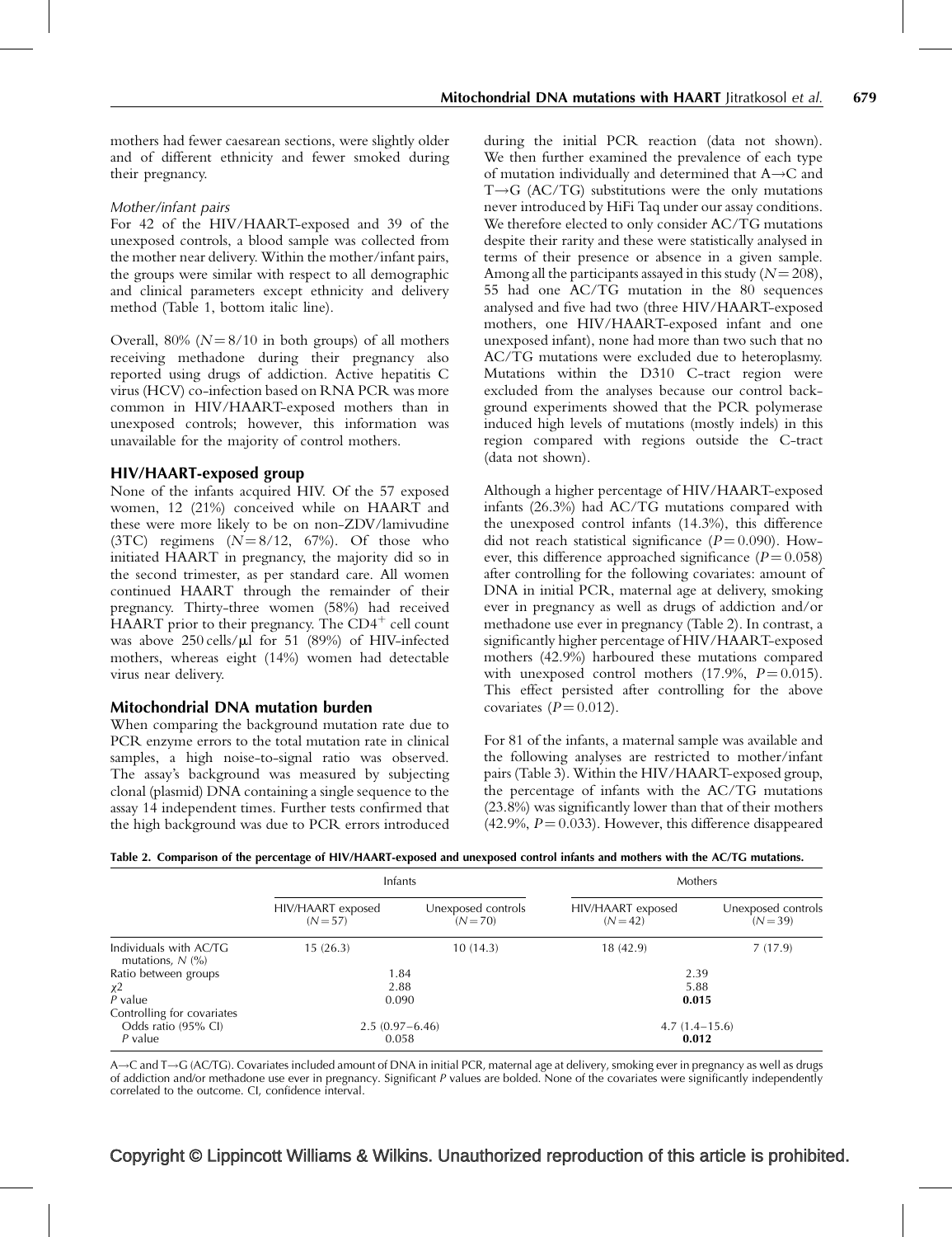|                                           | HIV/HAART exposed $(N=42)$ |                | Unexposed controls $(N=39)$ |         |
|-------------------------------------------|----------------------------|----------------|-----------------------------|---------|
|                                           | Infants                    | <b>Mothers</b> | Infants                     | Mothers |
| Individuals with AC/TG mutations, $N$ (%) | 10(23.8)                   | 18 (42.9)      | 7(17.9)                     | 7(17.9) |
| Ratio within groups                       | 1.80                       |                |                             | 1.00    |
| Wilcoxon, Z                               | $-2.1$                     |                | 0.0                         |         |
| $P$ value                                 | 0.033                      |                | >0.999                      |         |
| P value controlling for covariates        | 0.777                      |                | 0.283                       |         |

<span id="page-5-0"></span>

|  |  | Table 3. Comparison of the percentage of infants and mothers with the AC/TG mutations with and without HAART-exposure. |  |
|--|--|------------------------------------------------------------------------------------------------------------------------|--|
|  |  |                                                                                                                        |  |

A→C and T→G (AC/TG). Covariates included amount of DNA in initial PCR, maternal age at delivery, smoking ever in pregnancy as well as drugs of addiction and/or methadone use ever in pregnancy. Significant P values are bolded. None of the covariates were significantly independently correlated to the outcome.

after controlling for covariates  $(P = 0.777)$ . Within the control group, there was no difference between percentage of infants and mothers with these mutations (both 17.9%) either prior to or after controlling for covariates  $(P = 0.283)$ .

For both the all infants and the mother/infant pair analyses, none of the covariates were independently associated with the presence of AC/TG mutations. Length of gestation was negatively correlated with smoking  $(N = 125, r = -0.33, P < 0.001)$ , alcohol consumption ( $N = 124$ ,  $r = -0.24$ ,  $P = 0.007$ ), drugs of addiction and/or methadone use  $(N = 125, r = -0.31,$  $P < 0.001$ ) as well as HCV co-infection ( $N = 57$ ,  $r = -0.34$ ,  $P = 0.011$ ). However, smoking was highly correlated with using drugs of addiction and/or methadone ( $N = 124$ ,  $r = 0.78$ ,  $P < 0.001$ ) and mothers who smoked tended to be younger ( $N = 125$ ,  $r = -0.42$ ,  $P < 0.001$ ).

#### Other covariates in the HIV/HAART-exposed group

Using hierarchical logistic regression, in addition to the above covariates, the following predictors were considered: a detectable maternal HIV pVL near delivery, duration of mother's HAART pre-pregnancy and duration of infant in-utero HAART exposure. None predicted the presence of AC/TG mutations in HIV/ HAART-exposed infants (all  $P > 0.5$ ), nor did total lifetime exposure to HAART or  $CD4^+$  cell count near delivery for the mothers (both  $P > 0.1$ ). However, a detectable HIV pVL near delivery was associated with increased odds of having these mutations {six of seven HIV/HAART-exposed women with a detectable HIV pVL had AC/TG mutations, odds ratio [95% confidence interval (CI)]: 14.0 (1.4–137.3),  $P = 0.024$ , albeit the CI was wide. Drugs of addiction and/or methadone use was not associated with a detectable HIV pVL  $(N = 55$ ,  $r = 0.22$ ,  $P = 0.10$ ).

A possible association between mtDNA mutations in mothers and their infants was explored. Within the HIV/ HAART-exposed group, presence of AC/TG mutations in infants and their mothers was positively correlated  $(N = 42, r = 0.31, P = 0.048)$ , whereas no correlation was seen in the control groups  $(N=39, r = -0.045,$  $P = 0.787$ . Finally, maternal age was mildly but not significantly positively correlated with the presence of AC/TG mutations in mothers  $(N = 81, r = 0.178,$  $P = 0.112$ ). No relationship was seen between maternal age at delivery and the presence of AC/TG mutations in infants ( $N = 127$ ,  $r = 0.011$ ,  $P = 0.899$ ).

### **Discussion**

mtDNA mutations are believed to accumulate with age and exposure to oxidative stresses. As NRTIs can cause mitochondrial dysfunction and exert pressure on POLG, we investigated whether infants born to HIV-infected women treated with HAART during pregnancy harboured increased blood mtDNA mutations. To do so, an mtDNA D-loop 'mtDNA mutation burden' assay was developed. The D-loop region was chosen because it is not subject to deletions and is the most variable region of the mitochondrial genome. Blood was used because of its convenient availability, although as a high turnover tissue, blood cells are less likely to show mtDNA mutations than other tissues [\[29\]](#page-8-0).

Not unexpectedly, a high and variable error rate was observed within the D310 C-tract, likely due to polymerase 'slippage' [\[18\].](#page-7-0) Mutations arising within the C-tract were, therefore, excluded. Because of the high PCR error mutation rate, our analyses were restricted to AC/TG transversions, two mutations that were not induced by HiFi Taq under the assay conditions. AC/TG can arise from the oxidation of nucleotide pool deoxyguanine triphosphate (dGTP) into 8-oxo-dGTP. During mtDNA replication, the oxidized nucleotide can pair with deoxycytidine triphosphate and deoxyadenosine triphosphate (dATP) with almost equal affinity, leading to AC/TG transversions [\[30\].](#page-8-0) As dATP is also the pairing site for thymidine analogues ZDVand d4Twithin elongating DNA, AC/TG mutations could also be linked to decreased POLG fidelity under drug pressure.

A direct mtDNA fragment cloning/sequencing strategy into plasmid or phage may have introduced fewer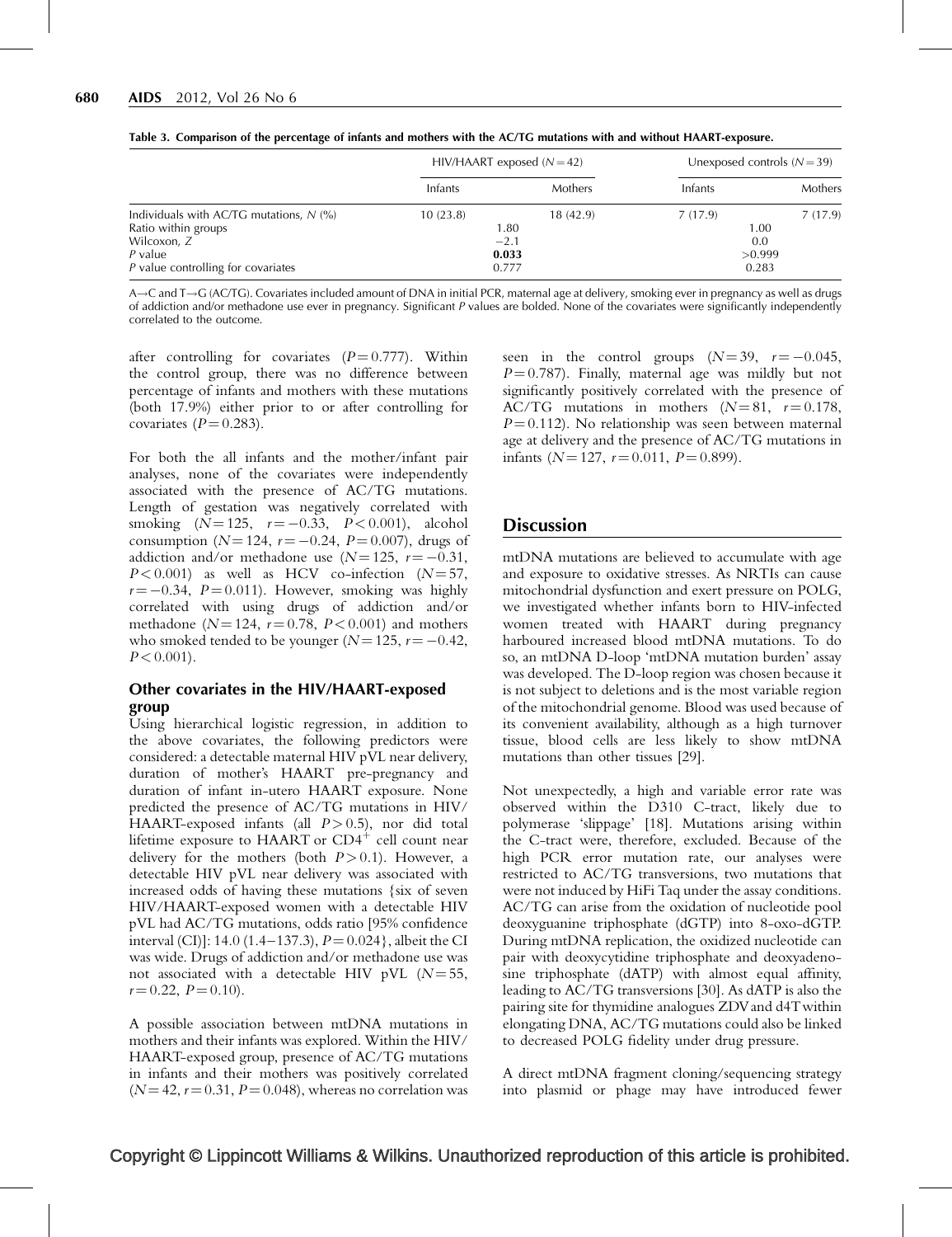artificial mutations; however, this would require mitochondria isolation prior to DNA extraction, something that was not feasible in the context of our study [\[31\]](#page-8-0). The amount of fresh starting material would greatly exceed the small amount of blood that could be obtained from neonates. Use of a PCR enzyme with higher fidelity or of ultra-deep sequencing could be considered in future studies.

This study's principal finding is that a significantly larger proportion of pregnant women within the group exposed to HIV/HAART harboured AC/TG mutations compared with unexposed controls, suggesting an association between HIV/HAART exposure during pregnancy and AC/TG mtDNA mutations. After controlling for relevant covariates, in-utero HIV/HAART-exposed infants showed marginally significantly more AC/TG mutations than control infants. No covariate was independently associated with AC/TG mutations. Although the infants tended in the same direction, it is reassuring that they did not show higher prevalence of mutations than their own mothers. Furthermore, had a statistically significant increase in mutations been observed in infants, it would remain unclear whether these were inherited from their mothers or acquired through in-utero exposures. As our study could not include an HIV-infected HAART-untreated group, it could not address the possible relative contribution of HIV vs. HAART exposure. However, a 2003 study reported an accumulation of mtDNA mutations in HAART-treated individuals, something that was not seen in HIV-infected untreated individuals followed for the same length of time, suggesting an association with HAART rather than HIV [\[8\].](#page-7-0) Our approach does not distinguish between mutations arising from increased somatic mtDNA mutations or from clonal expansion of the latter as suggested by Payne et al. [\[12\]](#page-7-0), although both likely share the same long-term biological consequences.

In the HIV/HAART-exposed group but not the controls, AC/TG mutations were more often detected in mothers than in their infants; however, this difference disappeared after controlling for covariates. If HAART were the determining factor for mtDNA mutation accumulation, one may expect more mtDNA mutations in the HIV/HAART-exposed infants compared with controls, especially considering that concentrations of ZDV, 3TC and stavudine (d4T) in the amniotic fluid can be equivalent or higher than maternal circulating levels [\[10,32\]](#page-7-0). Our finding in the infants showed an odds ratio of 2.5 for the occurrence of AC/TG in exposed infants which raises some concern. Because sample size and duration of exposure may have affected our ability to show low-level differences, this warrants further study with a larger sample size and more sensitive mtDNA mutation quantification, as with deep sequencing.

Although only seven of 42 (17%) of the HIV/HAARTexposed mothers had a detectable HIV pVL near delivery, the latter predicted the presence of maternal AC/TG mutations. As HIV itself is a possible source of oxidative stress through inflammation, it may be associated with increased mtDNA mutations. In an in-vitro cell model of HIV infection, HIV RNA transcripts were found in mitochondria at higher levels than in the cytoplasm and nucleus. Mitochondria 'viability' or function decreased as mitochondrial HIV RNA density increased, leading the authors to postulate that HIV RNA transcripts compromise mitochondrial function [\[33\].](#page-8-0) In another study, HIV Tat-expressing transgenic mice showed decreased expression of antioxidant genes involved in controlling reactive oxygen species (ROS) levels and concomitantly increased oxidative stress levels [\[34\].](#page-8-0) Mitochondrial dysfunction, which is known to increase ROS, ultimately leads to oxidative mtDNA damage. In addition, in this study, length of HAART exposure, either in mothers or infants, did not predict AC/TG mutations. This would again not support HAART as the main factor for mtDNA mutation induction. However, in mothers, HAART exposure length is highly correlated to HIV infection duration, possibly confounding the effect.

Because fibroblast mtDNA mutations accumulate with age [\[21\]](#page-7-0), we hypothesized a higher mtDNA mutation burden in mothers than infants, especially in controls. However, no such difference was observed. Our study population may be too young to detect such difference, or blood cells may not accumulate mutations as readily as other cells.

mtDNA mutations have implications on aging and disease, and their effects may be even more pronounced if they are acquired early in life. Mice models with proofreading deficient POLG generated independently by two research groups showed signs of accelerated aging with an approximately three to five times rise in somatic mtDNA point mutations in solid organs compared with wild-type animals [\[35–37\]](#page-8-0).

#### Limitations

Although we demonstrated statistical differences in terms of the presence or absence of AC/TG mutations, it remains difficult to gauge the biological and clinical significance of our results. To put this in perspective, in the 42 HIV/HAART-exposed mothers, 21 AC/TG mutations were observed. If we were to extrapolate this mutation rate for all mutation types (substitutions and indels) throughout the mtDNA genome, this would amount to an overall mutation rate of 4.6 mutations per mtDNA genome. In contrast, the control mothers had 1.6 mutations per mtDNA genome. That said, we cannot presume all mutations are equal everywhere. As the D-loop is noncoding, it may be more permissive to mutations than coding regions. Conversely, given that the D-loop is a regulatory region, a mutation here may affect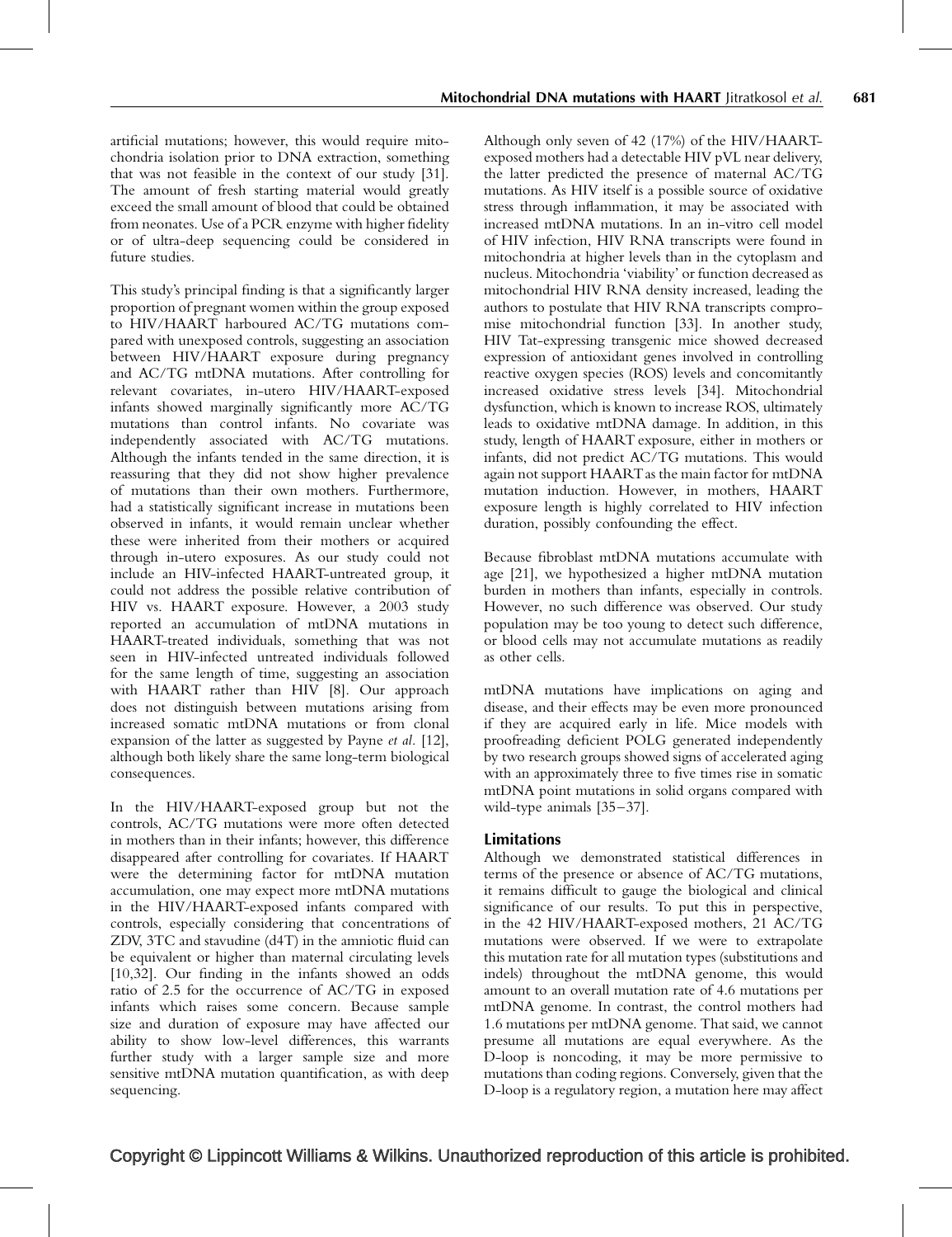<span id="page-7-0"></span>replication and transcription exerting broader consequences than would a single gene mutation.

Although blood was used in this study, it is not the most sensitive tissue to mitochondrial toxicity. In mitochondrial disease, it is common to detect mutations in skeletal muscle that are absent in blood cells from the same individual [\[29\].](#page-8-0) Also, NRTIs affect various tissues differently within an individual. For example, although treatment with d4T and didanosine (ddI) were both strongly associated with adipocyte mtDNA depletion, only ddI did so in blood [\[38\]](#page-8-0). Similar findings were reported when muscle was compared with blood cells [\[39\].](#page-8-0) Therefore, tissues other than blood should be investigated to assess whether HIV/HAART exposure hastens the accumulation of mtDNA mutations. However, obtaining solid tissue samples for research may not be an option in young paediatric populations. Finally, although duration of smoking and use of drugs of addiction prior to the pregnancy would have been relevant, these data were not available.

There are several limitations to this study, but the results suggest that HIVand/or HAARTare associated with AC/ TG mtDNA mutations in mothers and may show a similar tendency in their infants. In addition, a detectable HIV pVL near delivery predicted the presence of AC/TG mutations in the mothers. Given that mtDNA mutations have been associated with aging and age-associated diseases [21,40–42] and in light of recent epidemiological studies, suggesting an earlier incidence of pathologies in HIV-infected individuals compared with the general population [\[43\]](#page-8-0), including a high relative risk of cancer in young adults [\[44\]](#page-8-0), it raises possible concerns for the HIVinfected and exposed population. Although the benefits of HAART in decreasing morbidity and mortality in HIV-infected individuals and in preventing mother-tochild transmission of HIV are undeniable, further investigations are warranted, especially in HAART-naive individuals and those on long-term HAART.

### Acknowledgements

The authors thank Carmen Li, Tessa Chaworth-Musters, Dr Michael Papsdorf and Dr Paula Waters for their help and support.

#### Conflicts of interest

There are no conflicts of interest.

### References

- 1. Gray GE, McIntyre JA. HIV and pregnancy. BMJ 2007; 334:950-953.
- 2. McIntyre J. HIV in pregnancy: a review. Geneva: WHO/ UNAIDS; 1998.
- 3. UNAIDS. Rates of mother-to-child transmission and the impact of different PMTCT regimens. Geneva: UNAIDS; 2005.
- 4. Cooper ER, Charurat M, Mofenson L, Hanson IC, Pitt J, Diaz C, et al. Combination antiretroviral strategies for the treatment of pregnant HIV-1-infected women and prevention of perinatal HIV-1 transmission. J Acquir Immune Defic Syndr 2002; 29:484–494.
- Pinti M, Salomoni P, Cossarizza A. Anti-HIV drugs and the mitochondria. Biochim Biophys Acta 2006; 1757:700-707.
- 6. Kohler JJ, Lewis W. A brief overview of mechanisms of mitochondrial toxicity from NRTIs. Environ Mol Mutagen 2007; 48:166–172.
- 7. Scruggs ER, Dirks Naylor AJ. Mechanisms of zidovudineinduced mitochondrial toxicity and myopathy. Pharmacology 2008; 82:83–88.
- 8. Martin AM, Hammond E, Nolan D, Pace C, Den Boer M, Taylor L, et al. Accumulation of mitochondrial DNA mutations in human immunodeficiency virus-infected patients treated with nucleoside-analogue reverse-transcriptase inhibitors. Am J Hum Genet 2003; 72:549–560.
- 9. McComsey G, Bai RK, Maa JF, Seekins D, Wong LJ. Extensive investigations of mitochondrial DNA genome in treated HIVinfected subjects: beyond mitochondrial DNA depletion. J Acquir Immune Defic Syndr 2005; 39:181–188.
- 10. Chappuy H, Treluyer JM, Jullien V, Dimet J, Rey E, Fouche M, et al. Maternal-fetal transfer and amniotic fluid accumulation of nucleoside analogue reverse transcriptase inhibitors in human immunodeficiency virus-infected pregnant women. Antimicrob Agents Chemother 2004; 48:4332-4336.
- 11. Torres SM, Walker DM, McCash CL, Carter MM, Ming Cordova EM, et al. Mutational analysis of the mitochondrial tRNA genes and flanking regions in umbilical cord tissue from uninfected infants receiving AZT-based therapies for prophylaxis of HIV-1. Environ Mol Mutagen 2009; 50:  $10 - 26.$
- 12. Payne BA, Wilson IJ, Hateley CA, Horvath R, Santibanez-Koref M, Samuels DC, et al. Mitochondrial aging is accelerated by antiretroviral therapy through the clonal expansion of mtDNA mutations. Nat Genet 2011; 43:806-810.
- 13. Funk MJ, Belinson SE, Pimenta JM, Morsheimer M, Gibbons DC. Mitochondrial disorders among infants exposed to HIV and antiretroviral therapy. Drug Saf 2007; 30:845–859.
- 14. Foster C, Lyall H. HIV and mitochondrial toxicity in children. J Antimicrob Chemother 2008; 61:8–12.
- 15. Aldrovandi GM, Chu C, Shearer WT, Li D, Walter J, Thompson B, et al. Antiretroviral exposure and lymphocyte mtDNA content among uninfected infants of HIV-1-infected women. Pediatrics 2009; 124:e1189-e1197.
- 16. McComsey GA, Kang M, Ross AC, Lebrecht D, Livingston E, Melvin A, et al. Increased mtDNA levels without change in mitochondrial enzymes in peripheral blood mononuclear cells of infants born to HIV-infected mothers on antiretroviral therapy. HIV Clin Trials 2008; 9:126–136.
- 17. Cote HC, Raboud J, Bitnun A, Alimenti A, Money DM, Maan E, et al. Perinatal exposure to antiretroviral therapy is associated with increased blood mitochondrial DNA levels and decreased mitochondrial gene expression in infants. *J Infect Dis* 2008; 198:851–859.
- 18. Clarke LA, Rebelo CS, Goncalves J, Boavida MG, Jordan P. PCR amplification introduces errors into mononucleotide and dinucleotide repeat sequences. Mol Pathol 2001; 54:351– 353.
- 19. Andrews RM, Kubacka I, Chinnery PF, Lightowlers RN, Turnbull DM, Howell N. Reanalysis and revision of the Cambridge reference sequence for human mitochondrial DNA. Nat Genet 1999; 23:147.
- 20. Wilding CS, Cadwell K, Tawn EJ, Relton CL, Taylor GA, Chinnery PF, Turnbull DM. Mitochondrial DNA mutations in individuals occupationally exposed to ionizing radiation. Radiat Res 2006; 165:202–207.
- 21. Michikawa Y, Mazzucchelli F, Bresolin N, Scarlato G, Attardi G. Aging-dependent large accumulation of point mutations in the human mtDNA control region for replication. Science 1999; 286:774–779.
- 22. Chinnery PF, Thorburn DR, Samuels DC, White SL, Dahl HM, Turnbull DM, et al. The inheritance of mitochondrial DNA heteroplasmy: random drift, selection or both? Trends Genet 2000; 16:500–505.